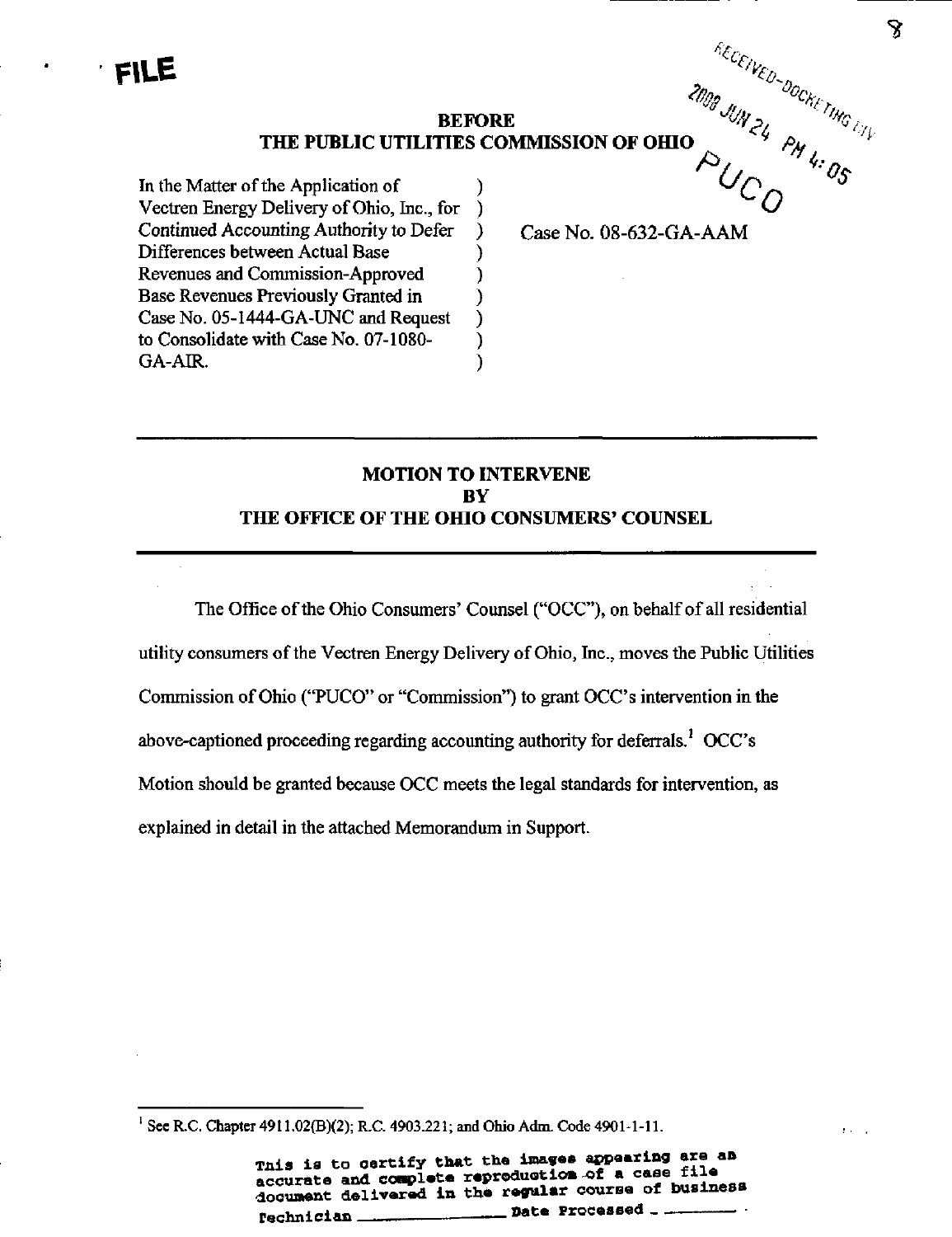Respectfully submitted,

 $\blacksquare$ 

 $\mathcal{A}(\mathcal{A})$  and  $\mathcal{A}$ 

 $\theta=\lambda_1\theta-\tau_2$ 

JANINE L. MIGDEN-OSTRANDER CONSUMERS' COUNSEL

Mulled Yune

Joseph P. Serio Michael E. Idzkowski Assistant Consumers' Counsel

# Office of the Ohio Consumers' Counsel

 $\mathbb{R}^{N}$ 

 $\bar{a}$ 

 $\sim 10^{-11}$ 

10 West Broad Street, Suite 1800 Columbus, Ohio 43215-3485 614-466-8574 (Telephone) [gradv@occ.state.oh.us](mailto:gradv@occ.state.oh.us)  serio@occ.state.oh.us [idzkowski@occ.state.oh.us](mailto:idzkowski@occ.state.oh.us) 

 $\frac{1}{2} \left( \frac{1}{2} \right)$  .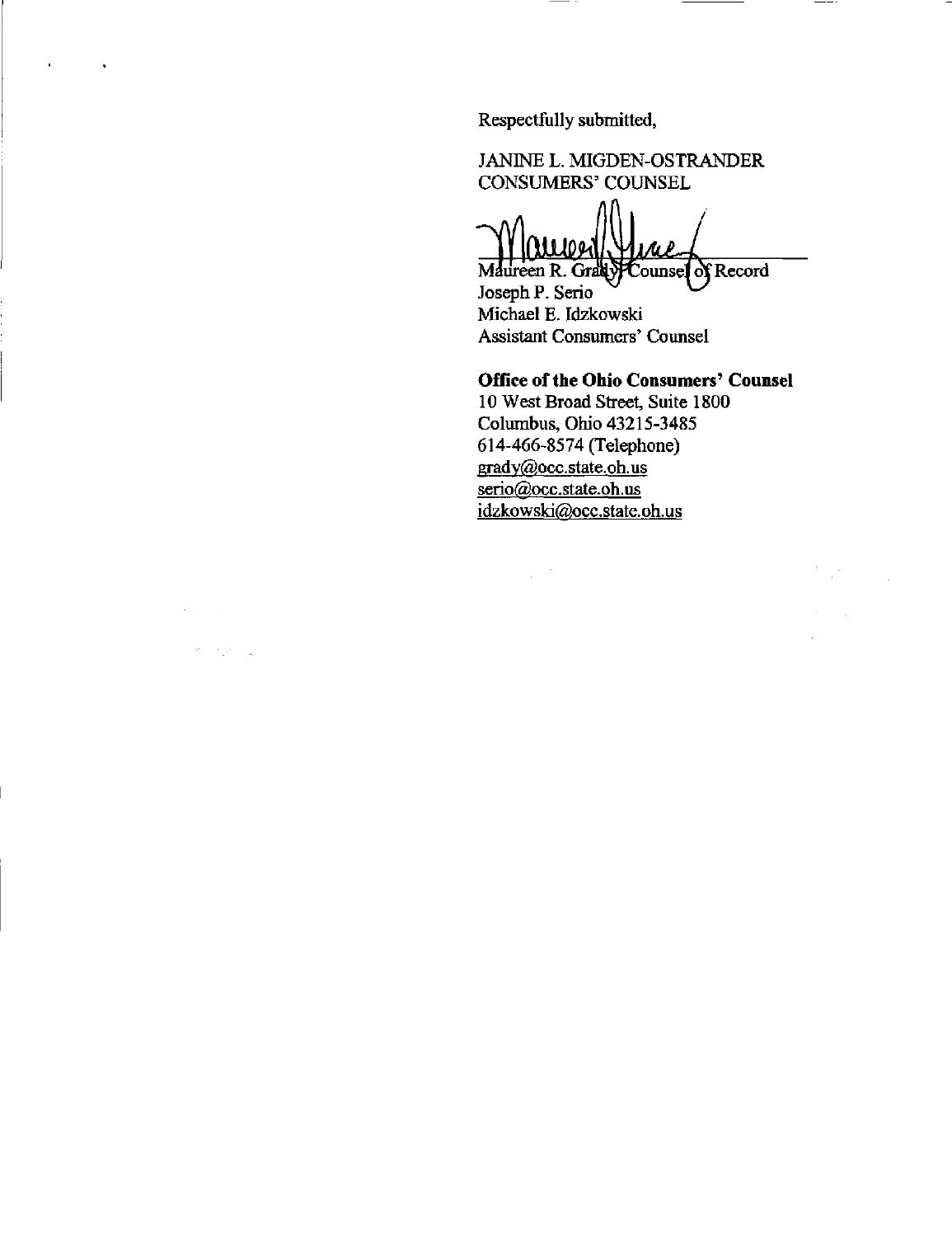## BEFORE THE PUBLIC UTILITIES COMMISSION OF OHIO

).

I

) J

In the Matter of the Application of Vectren Energy Delivery of Ohio, Inc., for  $\mathcal{E}$ Continued Accounting Authority to Defer  $\mathcal{E}$ Differences between Actual Base Revenues and Commission-Approved  $\mathbf{\ }$ Base Revenues Previously Granted in Case No. 05-1444-GA-UNC and Request to Consolidate with Case No. 07-1080-  $\lambda$ GA-AIR.  $\lambda$ 

Case No. 08-632-GA-AAM

# MEMORANDUM IN SUPPORT

# I. INTRODUCTION

On May 23, 2008, Vectren Energy Delivery ofOhio, Inc. ("Vectren") filed an Application in the above-captioned case seeking approval for continued accounting authority to defer differences between actual base revenues and Commission-approved base revenues, as previously authorized in Case No. 05-1444-GA-UNC, until the resolution of Vectren's pending rate application in Case No. 07-1080-GA-AIR. $^2$  In addition, Vectren seeks that the instant case be consolidated with Case No. 07-1080-GA-AIR. $3$ 

This application will affect all of the approximately 293,000 residential customers in Vectren's gas service territory. The Commission should grant OCC's Motion to

<sup>&</sup>lt;sup>2</sup> Application at 1.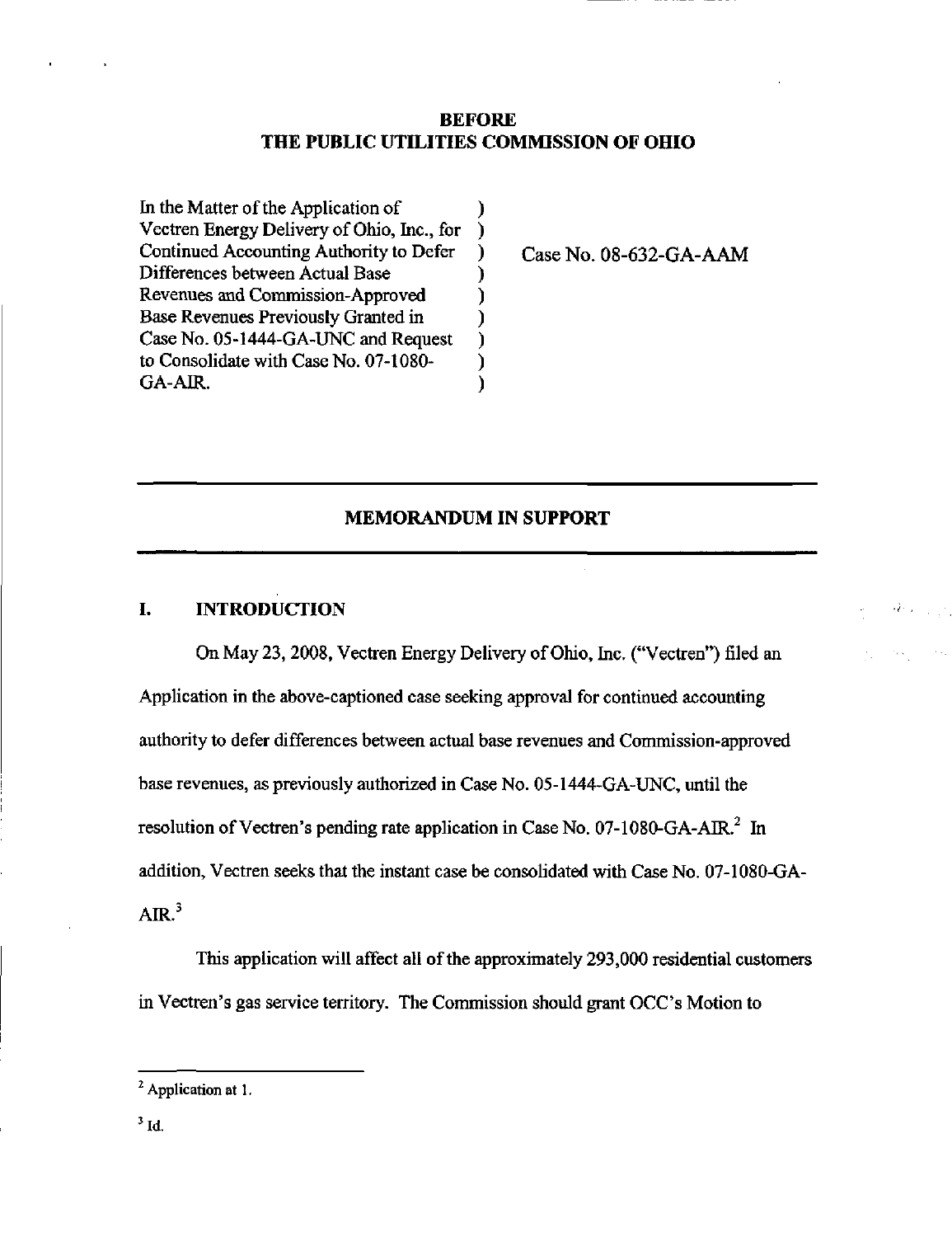Intervene in this proceeding so that OCC can fiilly participate in this proceeding and protect the interests of Vectren's residential customers.

## II. INTERVENTION

OCC moves to intervene under its legislative authority to represent residential utility consumers in Ohio, under R.C. Chapter  $4911.02(B)(2)$ . R.C.  $4903.221$  provides, in part, that any person "who may be adversely affected" by a PUCO proceeding may seek intervention in that proceeding. OCC meets this standard because the interests of Ohio's residential consumers maybe "adversely affected" if consumers are unrepresented in a proceeding in which they may be wrongly caused to pay higher utility rates by the continued authorization of the accounting practices Vectren seeks. Notably, the accounting authority presently sought by Vectren stems from Case No. 05-1444-GA-UNC, a case in which OCC was an active party. Additionally, Vectren seeks to consolidate this case with Case No. 07-1080-GA-AIR, another proceeding in which OCC has moved to intervene and in which OCC is actively participating on behalf of Ohio's residential consumers. These cases will have an immediate impact on the rates Vectren's customers will pay, and customer interests may be adversely affected if OCC is not similarly allowed to intervene in this case. Thus, the "adversely affected" element of the intervention standard in R.C. 4903.221 is satisfied.

R.C. 4903.221(B) requires the Commission to consider the following criteria in ruling on motions to intervene:

- $(1)$  The nature and extent of the prospective intervener's interest;
- (2) The legal position advanced by the prospective intervenor and its probable relation to the merits of the case;

 $\boldsymbol{2}$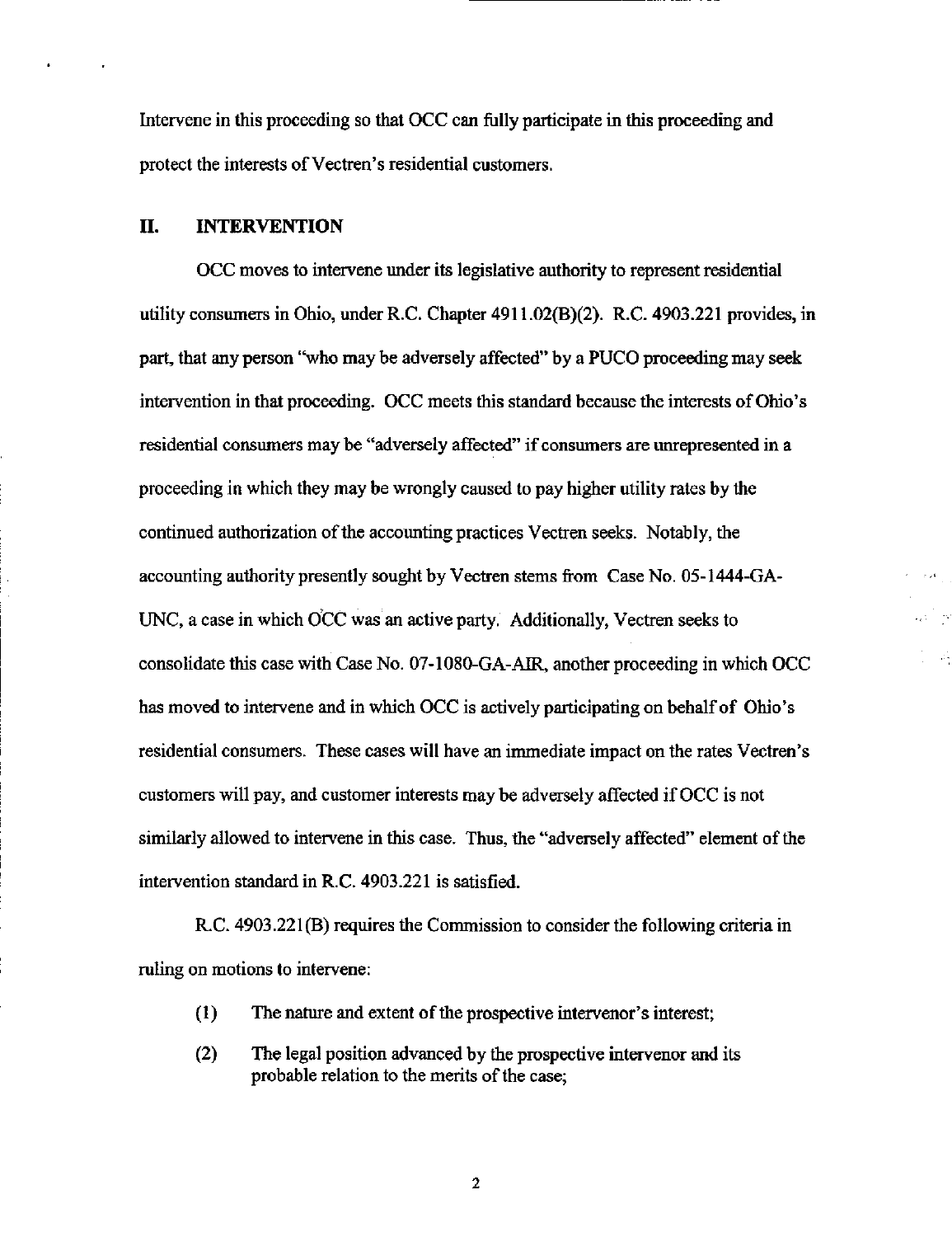- $(3)$  Whether the intervention by the prospective intervenor will unduly prolong or delay the proceeding; and
- (4) Whether the prospective intervenor will significantly contribute to the full development and equitable resolution of the factual issues.

OCC meets these criteria.

First, the nature and extent of OCC's interest is representing the residential consumers of Vectren. This interest is different than that of any other party and especially different than that of the utility that advocates for its own financial interests.

Second, OCC's legal position is that the accounting authority sought by Vectren should be limited to that which is reasonable and permissible under Ohio law. OCC's position, therefore, is directly related to the merits of this case pending before the PUCO that regulates public utilities' rates.

Third, OCC's intervention will not unduly prolong or delay the proceeding. OCC has longstanding expertise and experience in PUCO proceedings, and will contribute to the process of the case.

Fourth, OCC's intervention will significantly contribute to the full development and equitable resolution of the factual issues. OCC will present arguments that the PUCO should consider for equitably and lawfiilly deciding the case in the pubhc interest.

OCC also satisfies the intervention criteria in the Ohio Administrative Code (which are subordinate to the criteria that OCC satisfies in the Ohio Revised Code). To intervene, a party should have a "real and substantial interest" according to Ohio Adm. Code 4901-1-11(A)(2). As the residential utility consumer advocate, OCC has a very real and substantial interest in this case where Vectren seeks accounting treatment that will impact upon the rates paid by Vectren's customers.

 $\overline{3}$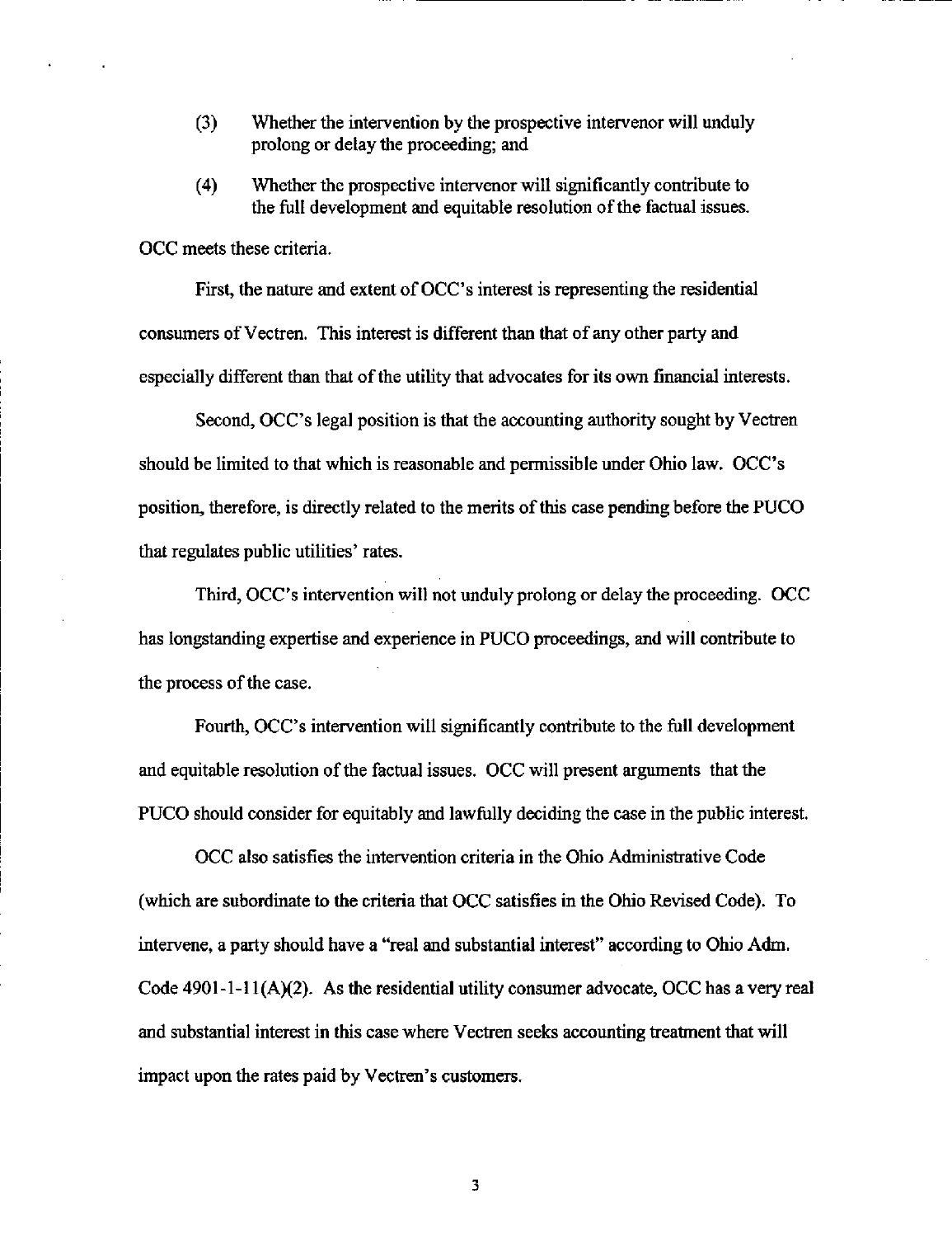In addition, OCC meets the criteria of Ohio Adm. Code  $4901-1-11(B)(1)-(4)$ . These criteria mirror the statutory criteria in R.C. 4903.221(B) that OCC aheady has addressed and that OCC satisfies.

Ohio Adm. Code 4901-1-11(B)(5) states that the Commission shall consider the "extent to which the person's interest is represented by existing parties." While OCC does not concede the lawfulness of this criterion, OCC satisfies this criterion because it has been uniquely designated as the state representative of the interests of Ohio's residential utility consumers. That interest is different from, and not represented by, any other entity in Ohio.

Moreover, the Supreme Court of Ohio has confirmed OCC's right to intervene in PUCO proceedings, in ruling on an appeal in which OCC claimed the PUCO erred by denying its intervention. The Court found that the PUCO abused its discretion in denying OCC's intervention and that OCC should have been granted intervention.<sup>4</sup> Similar to the instant proceeding, that Ohio Supreme Court decision was related to an application by a utility to change its accounting procedures.

OCC meets the criteria set forth in R.C. 4903.221 and Ohio Adm. Code 4901-1-11. Additionally, granting OCC intervention is consistent with the intervention standards explained by the Supreme Court of Ohio. On behalf of the residential consumers of Vectren, the Commission should grant OCC's Motion to Intervene.

<sup>\*</sup> Ohio Consumers' Counsel v. Pub. Util Comm., 111 Ohio St.3d 384, 2006-Ohio-5853, l|18-20.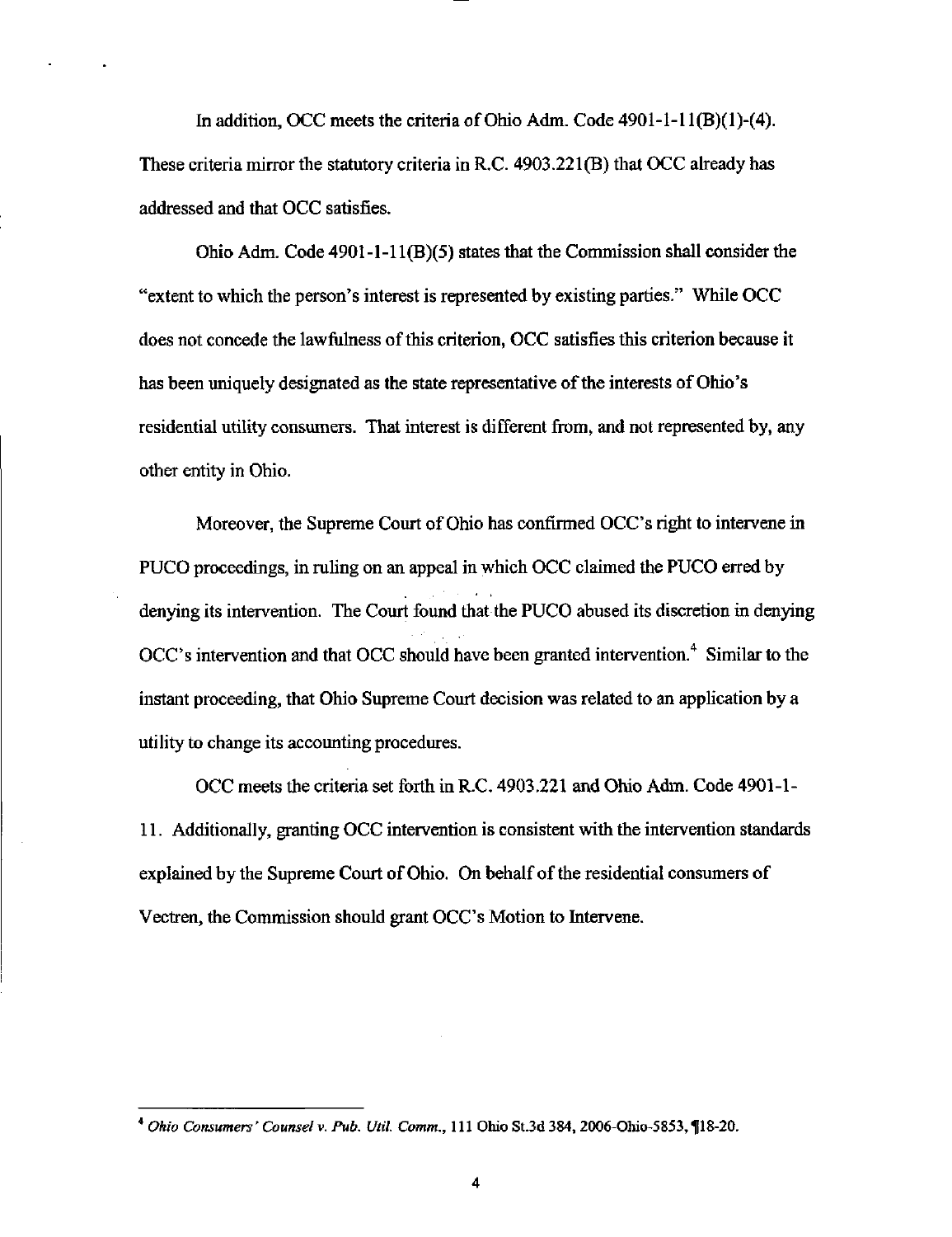#### IIL CONCLUSION

For the reasons stated above, the Commission should grant OCC's Motion to Intervene on behalf of the approximately 293,000 residential customers who have an interest in the outcome of this case.

Respectfully submitted,

JANINE L. MIGDEN-OSTRANDER CONSUMERS' COUNSEL

<u>×</u> dnsel of Record Ma**t**reen R. Grady,

Joseph P. Serio Michael E. Idzkowski Assistant Consumers' Counsel

Office of the Ohio Consumers' Counsel

10 West Broad Street, Suite 1800 Columbus, Ohio 43215-3485 614-466-8574 (Telephone) grady@occ.state.oh.us serio@occ.state.oh.us idzkowski@occ.state.oh.us